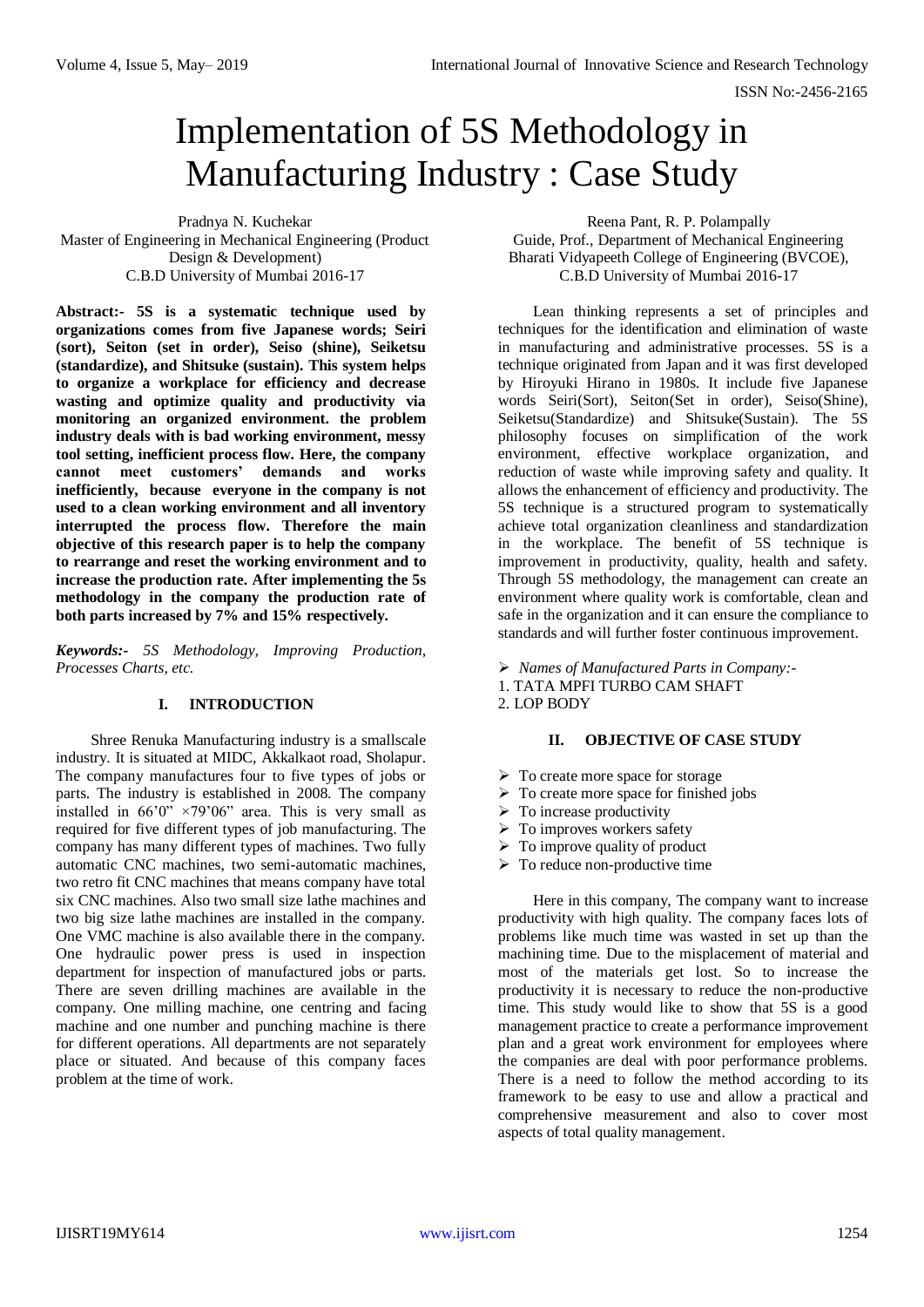#### **III. LITERATURE SURVEY**

The chapter presents the 5S method as a tool for Continuous improving lean management processes, where we want to create a highly efficient, clean, and ergonomic working environment. The 5S method is presented as a collection of 5 simple Rules, and at the same time.

It is a tool that allows you to control the workplace visually. The history of the 5S tool originates from Japanese philosophy, namely the five basic elements of the system: Seiri (selection), Seiton (systematization), Seiso (cleaning), Seiketsu (standardization) and Shitsuke (selfdiscipline).<sup>[1]</sup>

- 1. On the basis research it can be stated, that introducing the 5S rules bring the great change in the company, who implemented this method in their organisation, for example: process improvement by costs' reduction, increasing of effectiveness and efficiency in the processes, maintenance and improvement of the machines' efficiency, production time reduced, safety increasing and reduction of the industry pollution, proceedings according to decisions.[2]
- 2. 5S is a TQM technique used by organizations comes from five Japanese words; Seiri (sort), Seiton (setin order), Seiso (shine), Seiketsu (standardize), and Shitsuke (sustain). This system helps to organize aworkplace for efficiency and decrease wasting and optimize quality and productivity via monitoring an organized environment. It also provides useful visual evidences to obtain more firm results. The effectiveness of 5S implementation on organizational as well employees performance
- 3. A small scale industry plays an important role in Indian economy. In an organization. The prime importance is given to the quality and productivity. Since a problem come across due to the defects in materials, down time in production, working conditions, and housekeeping etc.
- 4. Small scale industries play an important role in Indian economy. It has emerged as powerful tool in providing relatively larger employment next to agriculture. It contributes more than 50% of the industrial production in value addition terms and generate one third of the export revenue. Global markets are continuously changing and demanding product of high quality and low cost. Such products can be produced using lean manufacturing, a management philosophy that aimed to reduce all types of wastes at all levels of product manufacturing so as to reduce product cost.5S is a basic lean manufacturing tool for cleaning, sorting, organizing and providing necessary groundwork for work place improvement.

## **IV. IMPLIMENTATION OF 5S METHODOLOGY IN COMPANY**

For this project I have study the existing condition of the company. After that study I done the literature survey for suitable methods. And for better results I have select the 5s methodology. As mentioned above the project is focused on productivity, cleanness, and quality. After implementing the 5s strategy I found the better result which are explained bellow.



Fig 1:- TATA MPFI TURBO CAM SHAFTUSED IN LOP BODY



Fig 2:- TATA ZEST/ TEYAGO CAR ENGIN USED IN PUMP

*For Tata MPFT Turbo Camshaft*

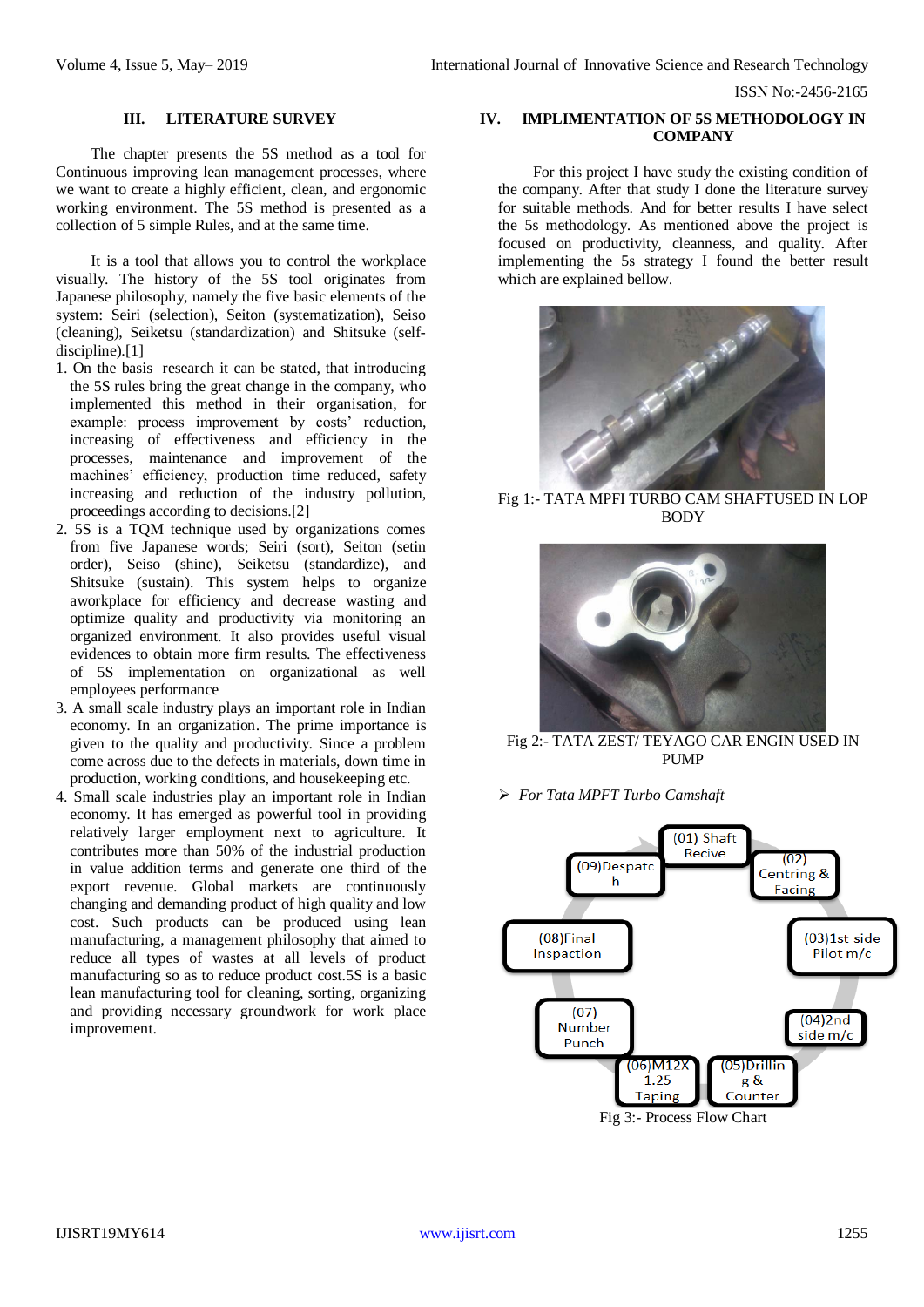*For Lop Body Component*



## **V. IMAGES OF 5S IMPLEMENTATION IN INDUSTRY SEIRI**

*Images of 5S Implementation in Industry Seiri*



Fig. 5:- Red tag area



Fig. 6:- unnecessary material storage

Seiri is the first step of 5S methodology. It is the waste reduction step. The function of this step is separating necessary and unnecessary things and eliminating waste material. The above images show that the before and after situation of the workplace. The image shows the waste material is kept aside with red tad on it and the unnecessary material is stored in other area. Seiri helps to maintain the clean workplace and improve the efficiency of searching and receiving the things, shortens the time of running.

- *Sieton*
- *Picture before implementation of seiton*



Fig 7:- Rack in store room in unorganised condition

*Picture after implementation of seiton*



Fig 8:- Rack in store room after sorting.

*Picture before implementation of seiton*



Fig 9:- not in right order

Picture after implementation of seiton



Fig 10:- in right order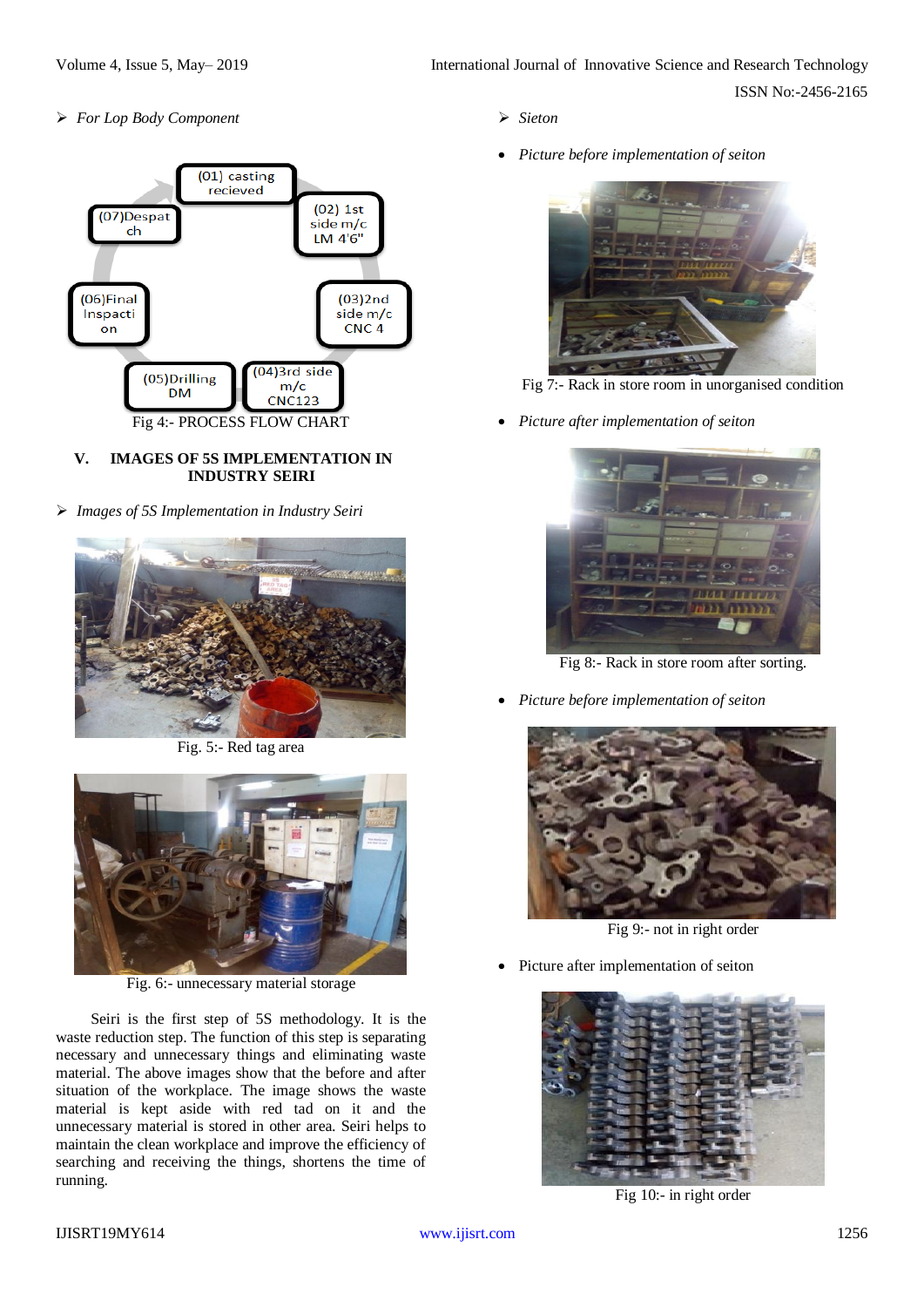*Picture before implementation of seiton*



Fig 11:- not in right order

*Picture after implementation of seiton*



Fig 12:- in right order

Seiso is the one of the steps of 5S methodology. It is related to clean and shine the workplace. In this step we clean and sweep the workplace and machinery. During cleaning we have checked the cleanness of machines, source of light, workplace area and preventing maintenance of the machinery and equipment. After sorting it is necessary to clean workplace. From above images, we can see that the racks, table, tool holders are cleaned.

*SEISO*

*Picture before implementation of seiso*



Fig 13:- Uncleaned workplace

*Picture after implementation of seiso*



Fig 14:- cleaned workplace

*Picture before implementation of seiso*



Fig 15:- Uncleaned workplace

*Picture after implementation of seiso*



Fig 16:- cleaned workplace

*Picture before implementation of seiso*



Fig 17:- Before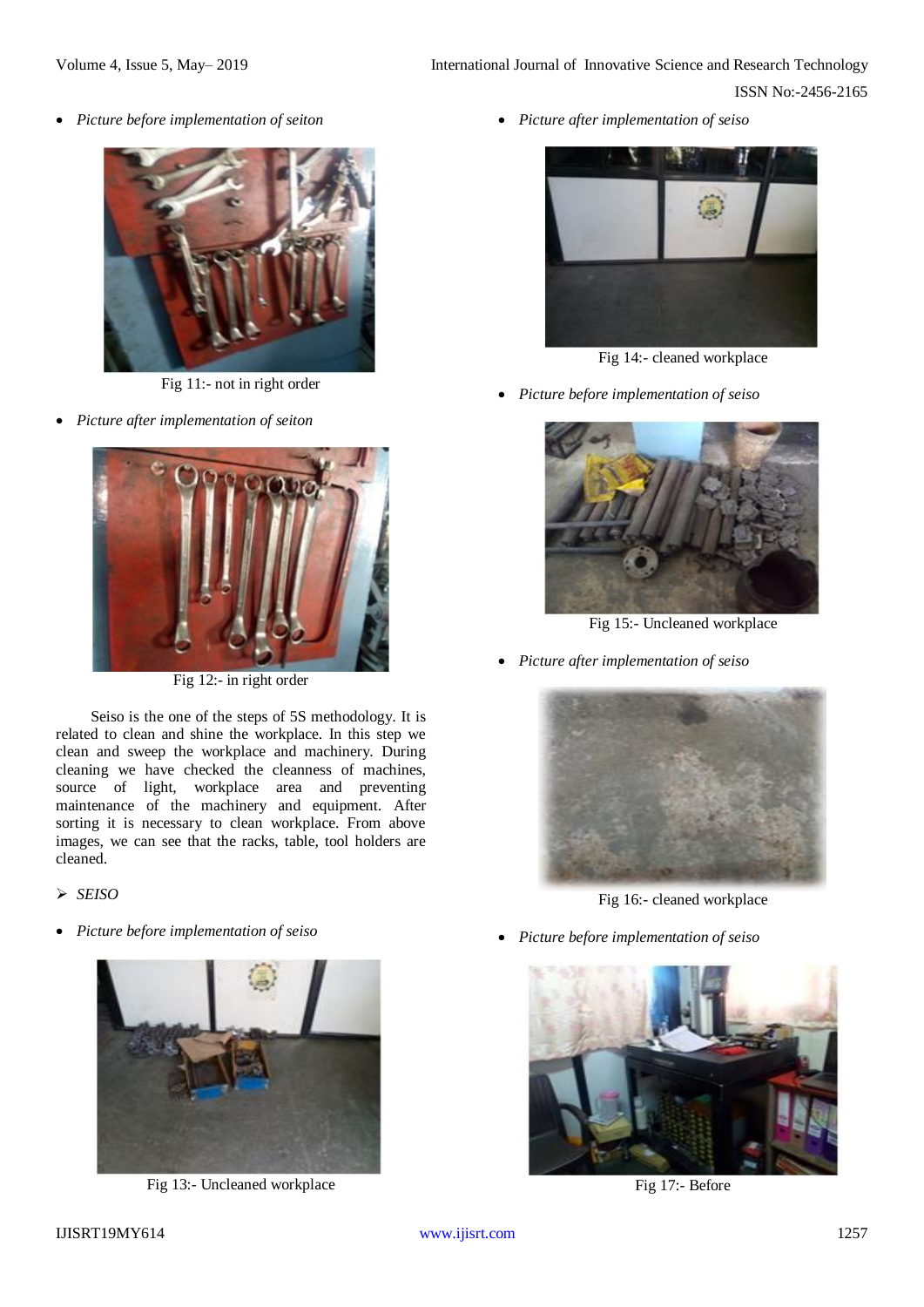*Picture after implementation of seiso*



Fig 18:- After

Seiso is the one of the steps of 5S methodology. It is related to clean and shine the workplace. In this step we clean and sweep the workplace and machinery. During cleaning we have checked the cleanness of machines, source of light, workplace area and preventing maintenance of the machinery and equipment. After sorting it is necessary to clean workplace. From above images, we can see that the racks, table, tool holders are cleaned.

## *STANDERDIZE*



Fig 19:- Notice Board



Fig 20:- 5S POSTER



Fig 21:- TOOL BOX



Fig 22:- DISPATCH

## *Sustaine*

Sustain is last and very important stage of 5S methodology. It is all about the metal and physical discipline of employees and workplace. The name itself shows that it is long lasting effect of all other 4S steps implementation. To achieve the sustained step we have to co-ordinate with employees, store keeper, engineers, manager, etc.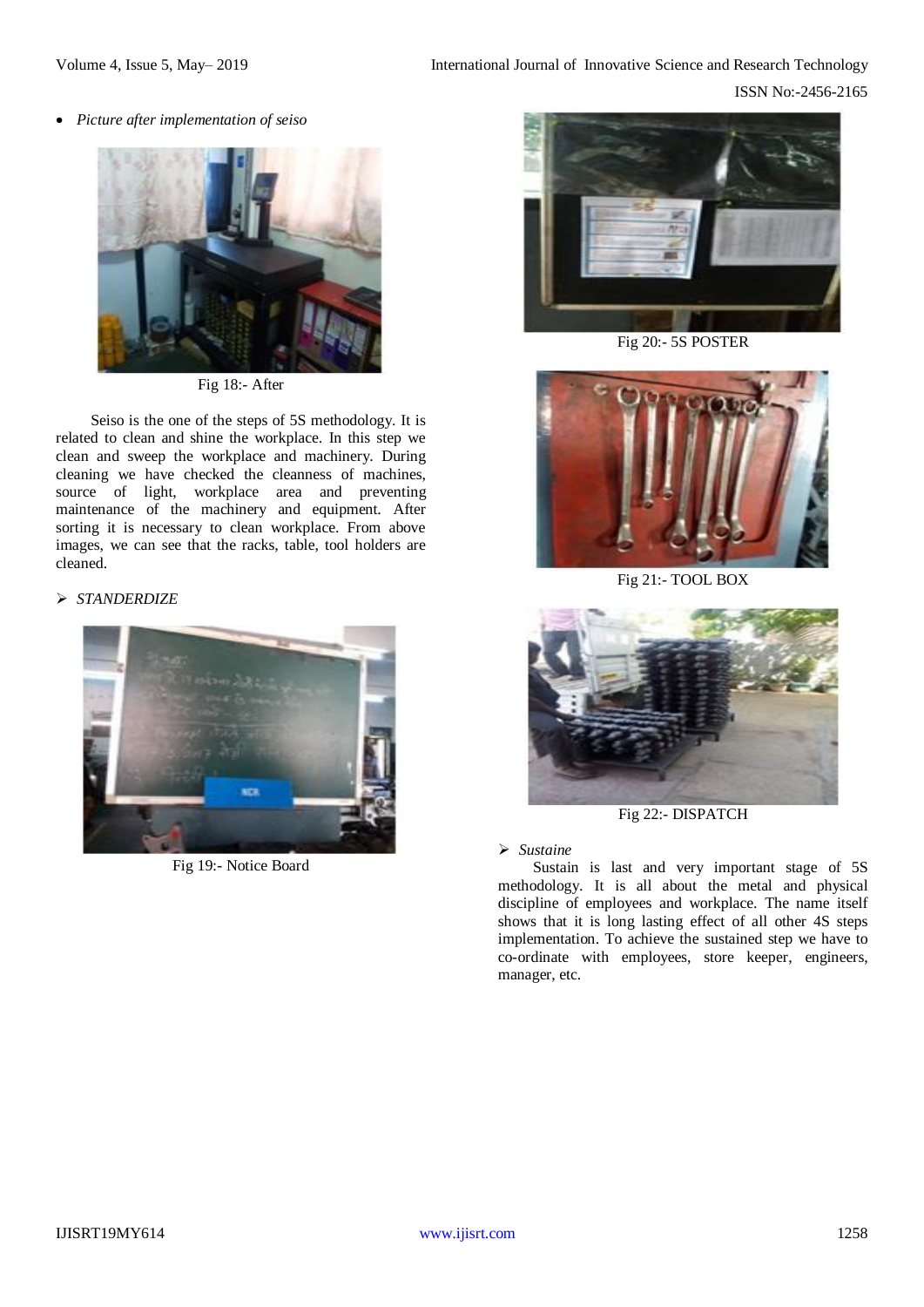#### **VI. RESULT AND DISCUSION**

The bellow tables (1,2 ,3 &4) for both TATA MPFT TURBO CAMSHAFT AND LOP BODY shows the process effectiveness chart before and after implementation of 5s. This time values gives the idea about where the time is wasted in the processes.

#### *For Tata MPFT Turbo Camshaft*

| SR. NO | <b>OPERATION</b>            | <b>TIME INTERVAL</b> | <b>TIME INTERVAL</b>   |
|--------|-----------------------------|----------------------|------------------------|
|        |                             | (MIN)                | (TRANSPORTATION) (SEC) |
|        | <b>FORGING RECEIVE</b>      | 0 <sup>0</sup>       | 5 MIN                  |
| 2.     | <b>CENTERING AND FACING</b> | 3 MIN&30 SEC         | 60 SEC                 |
| 3.     | 1ST SIDE CNC M/C            |                      | 60 SEC                 |
| 4.     | 2ND SIDE CNC M/C            | 5MIN & 30 SEC        | 60SEC                  |
| 5.     | DRILL TAP                   |                      | 60SEC                  |
| 6.     | <b>NUMBER PUCH</b>          |                      | 60 SEC                 |
| 7      | <b>FINAL INSPECTION</b>     |                      | 120SEC                 |
| 8.     | <b>DISPATCH</b>             |                      |                        |
|        | <b>TOTAL TIME REQUARE</b>   | 23 MIN               | 12 MIN                 |
|        |                             | ____                 | ---                    |

Table 1:- Processes Effectiveness Before Implementation of 5S

| <b>SR NO</b> | <b>OPERATION</b>            | <b>TIME INTERVAL</b> | <b>TIME INTERVAL</b>   |  |  |  |
|--------------|-----------------------------|----------------------|------------------------|--|--|--|
|              |                             | (MIN)                | (TRANSPORTATION) (SEC) |  |  |  |
|              | <b>FORGING RECEIVE</b>      | 0 <sup>0</sup>       | 3 MIN                  |  |  |  |
| 2.           | <b>CENTERING AND FACING</b> | 2 MIN& 30 SEC        | 30 SEC                 |  |  |  |
| 3.           | 1ST SIDE CNC M/C            |                      | 30 SEC                 |  |  |  |
| 4.           | 2ND SIDE CNC M/C            | 5MIN & 30 SEC        | 30SEC                  |  |  |  |
| 5.           | <b>DRILL TAP</b>            | 3MIN                 | 30SEC                  |  |  |  |
| 6.           | <b>NUMBER PUCH</b>          | 1MIN 30 SEC          | 30 SEC                 |  |  |  |
| 7.           | <b>FINAL INSPECTION</b>     | 3 MIN                | 90SEC                  |  |  |  |
| 8.           | <b>DISPATCH</b>             |                      |                        |  |  |  |
|              | <b>TOTAL TIME REQUARE</b>   | <b>18 MIN</b>        | 7 MIN                  |  |  |  |

Table 2:- Processes Effectiveness after Implementation of 5S

# *For Lop Body*

| SR <sub>NO</sub> | <b>OPERATION</b>        | <b>TIME INTERVAL</b> | <b>TIME INTERVAL</b>   |
|------------------|-------------------------|----------------------|------------------------|
|                  |                         | (MIN)                | (TRANSPORTATION) (SEC) |
|                  |                         |                      |                        |
|                  | <b>CASTING RECEIVE</b>  | 00                   | 2MIN                   |
| ↑<br>۷.          | 1ST SIDE LM M/C         |                      | 60 SEC                 |
| 3.               | 2ND SIDE CNC M/C        | 2MIN & 40 SEC        | 60SEC                  |
| 4.               | 3RD SIDE FINISH M/C     | <b>2MIN 15 SEC</b>   | 60SEC                  |
| 6.               | <b>DRILLING</b>         | 5 MIN                | 60 SEC                 |
| 7.               | <b>FINAL INSPECTION</b> | 2MIN                 | 60 SEC                 |
| 8.               | <b>DISPATCH</b>         |                      |                        |
|                  | TOTAL TIME REQUARE      | 12MIN 55 SEC         | 7 MIN                  |

Table 3:- Processes Effectiveness Before Implementation of 5S

| SR NO | <b>OPERATION</b>        | <b>TIME INTERVAL</b><br>(MIN) | <b>TIME INTERVAL</b><br>(TRANSPORTATION) (SEC) |
|-------|-------------------------|-------------------------------|------------------------------------------------|
| ı.    | <b>FORGING RECEIVE</b>  | 0 <sup>0</sup>                | 2MIN                                           |
| 3.    | 1ST SIDE LM M/C         |                               | 30 SEC                                         |
| 4.    | 2ND SIDE CNC M/C        | 2 MIN                         | 30SEC                                          |
|       | 3RD SIDE FINISH M/C     | 1 MIN 30 SEC                  | 30SEC                                          |
| 6.    | <b>DRILLING</b>         | 4MIN                          | 30 SEC                                         |
|       | <b>FINAL INSPECTION</b> | 1 MIN                         | 60SEC                                          |
| 8.    | <b>DISPATCH</b>         |                               |                                                |
|       | TOTAL TIME REQUARE      | 9 MIN 40 SEC                  | 5 MIN                                          |

Table 4:- Processes Effectiveness after Implementation of 5S